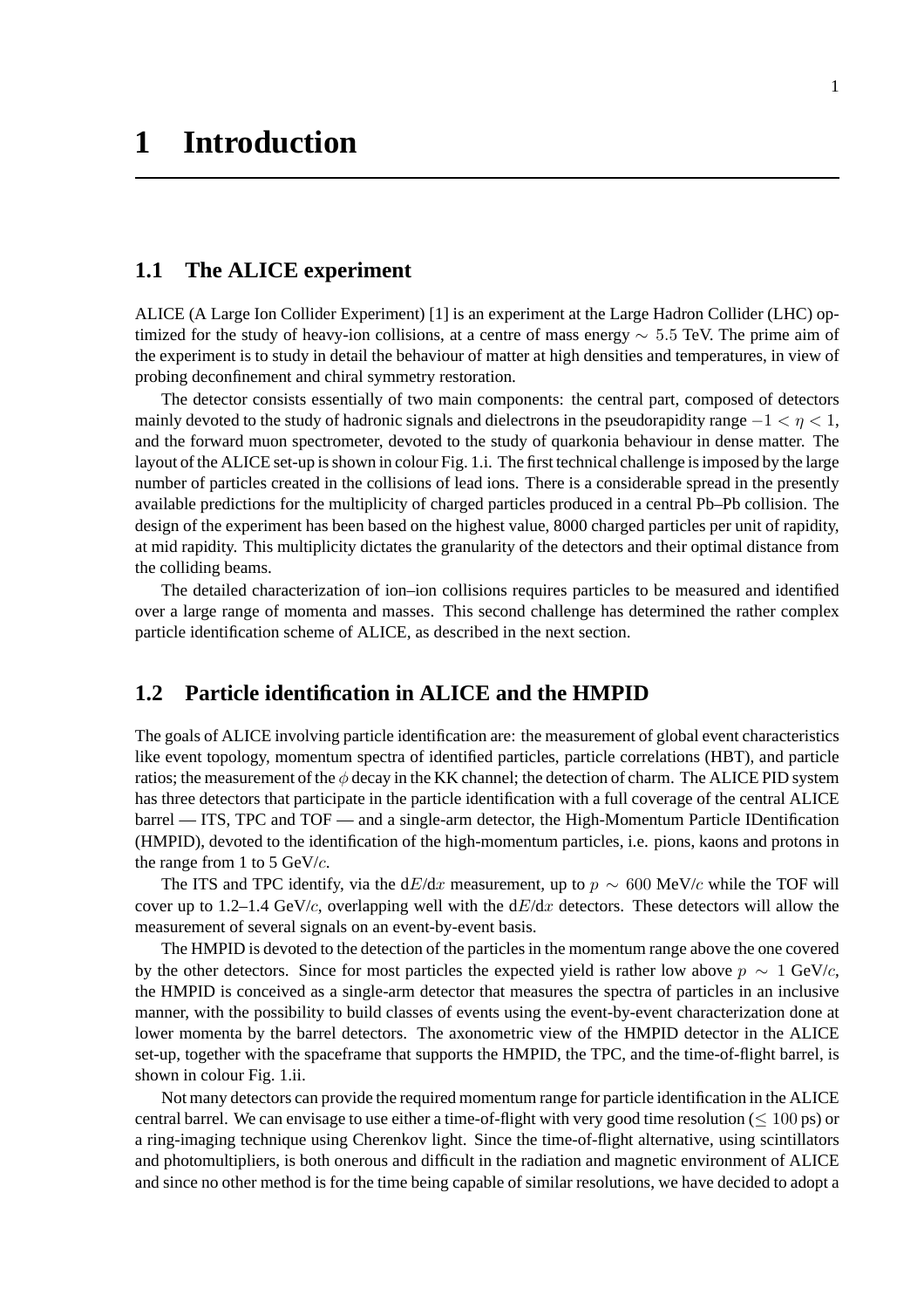RICH, for which a specific R&D project has been developed (see Chapter 2). The specificity of this detector is that it employs for the first time, in a detector of that size, the concept of two-dimensional electronic readout with CsI photocathodes for the conversion of the Cherenkov photons. The high readout rate of this detector also allows particle identification at much higher rates than foreseen for Pb–Pb collisions, an important feature for the pp operation.

In Fig. 1.1 we show the front and lateral views of the HMPID, including some relevant geometrical dimensions.



**Figure 1.1:** Side and front view of the HMPID, shown in the upper part of the figures. The boxes in the lower parts represent the PHOS calorimeter.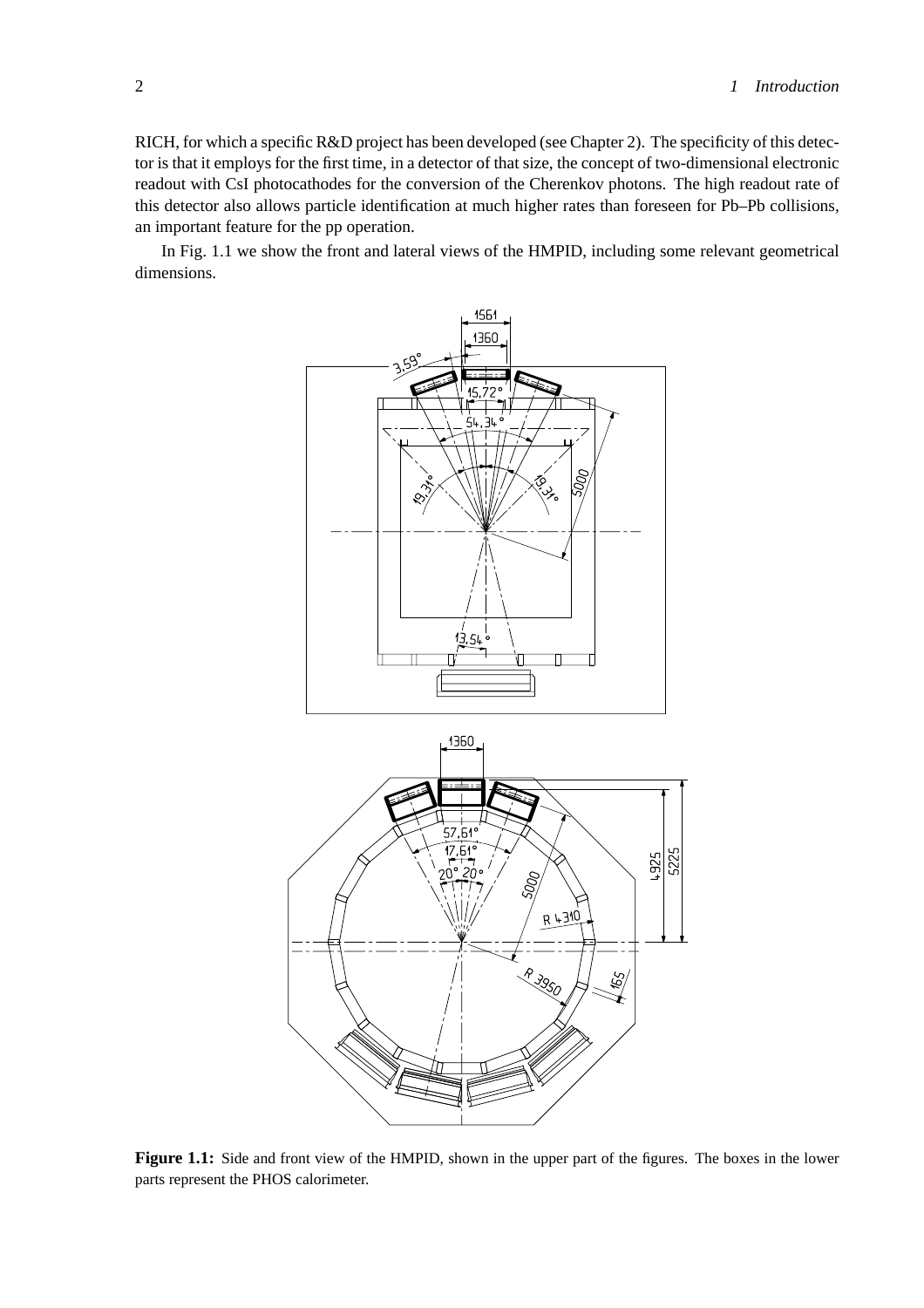# **1.3 Physics of the HMPID**

While the low- $p_t$  particle spectra (up to around 1 GeV/*c*) provide information about the temperature of the formed medium, through thermal particle emission, in the high- $p_t$  region, accessible through the HMPID, particle production becomes dominated by hard processes. This is a particularly interesting observable since initial hard production can be calculated in the framework of perturbative QCD, and the calculations can be verified using the data collected in pp collisions.

Detailed information on the density of the medium produced in a Pb–Pb collision can, in principle, be obtained by studying the energy loss of high-energy partons traversing that medium. Partons are usually studied, in pp collisions, via jets using calorimetry. In heavy-ion collisions, the background from the underlying event makes jet recognition difficult and leads to a bad energy resolution for jets with less than  $\sim 100$  GeV. Furthermore, the lost energy is mainly carried by soft gluons radiated close to the jet axis, making calorimetry measurements rather insensitive to jet quenching.

There is, however, an alternative way to study this interesting phenomenon. The suppression of large  $E_t$  jets naturally leads to the suppression of large  $p_t$  particles. A clear advantage of this method is the large production rate of such particles. Therefore, the measurement of the momentum spectra of identified particles at large momenta allows, with a moderate experimental effort, the study of the effect of jet quenching. The comparison of the high- $p_t$  spectra of identified particles measured in Pb–Pb collisions with the calculated curves, and with the spectra obtained from pp data, will be very sensitive to the medium-induced energy loss of high-energy partons [2].

Figure 1.2a illustrates the drastic effect of jet quenching on the the proton  $p_t$  distribution, made visible through the ratio between the Pb–Pb and the pp spectra.



**Figure 1.2:** Expected influence of jet quenching on the ratio of proton  $p_t$  spectra between Pb–Pb and pp collisions (a) and on  $\bar{p}/p$  ratio in Pb–Pb collisions (b). The statistics corresponds to  $10^7$  pp and  $5 \times 10^4$  central Pb–Pb collisions.

The comparison of proton and antiproton spectra will also give information on the jet quenching in dense matter [3]. At high  $p_t$  the origin of the proton and antiproton spectra are not the same. The quark jets (containing more likely a valence quark) lead more often to proton than antiproton production, while the gluon jets have equal probability to produce either particle. Therefore, the protons and antiprotons may be used to 'tag' the quark and gluon jets, respectively. To that basic asymmetry in production is added the fact that the gluons, owing to their larger colour charge, lose more energy in a dense medium than quarks, thus suppressing the antiproton spectra at large  $p_t$ . The predicted difference in yields above 3 GeV/*c* is about a factor of two (see Fig. 1.2b), easily accessible by the HMPID performance.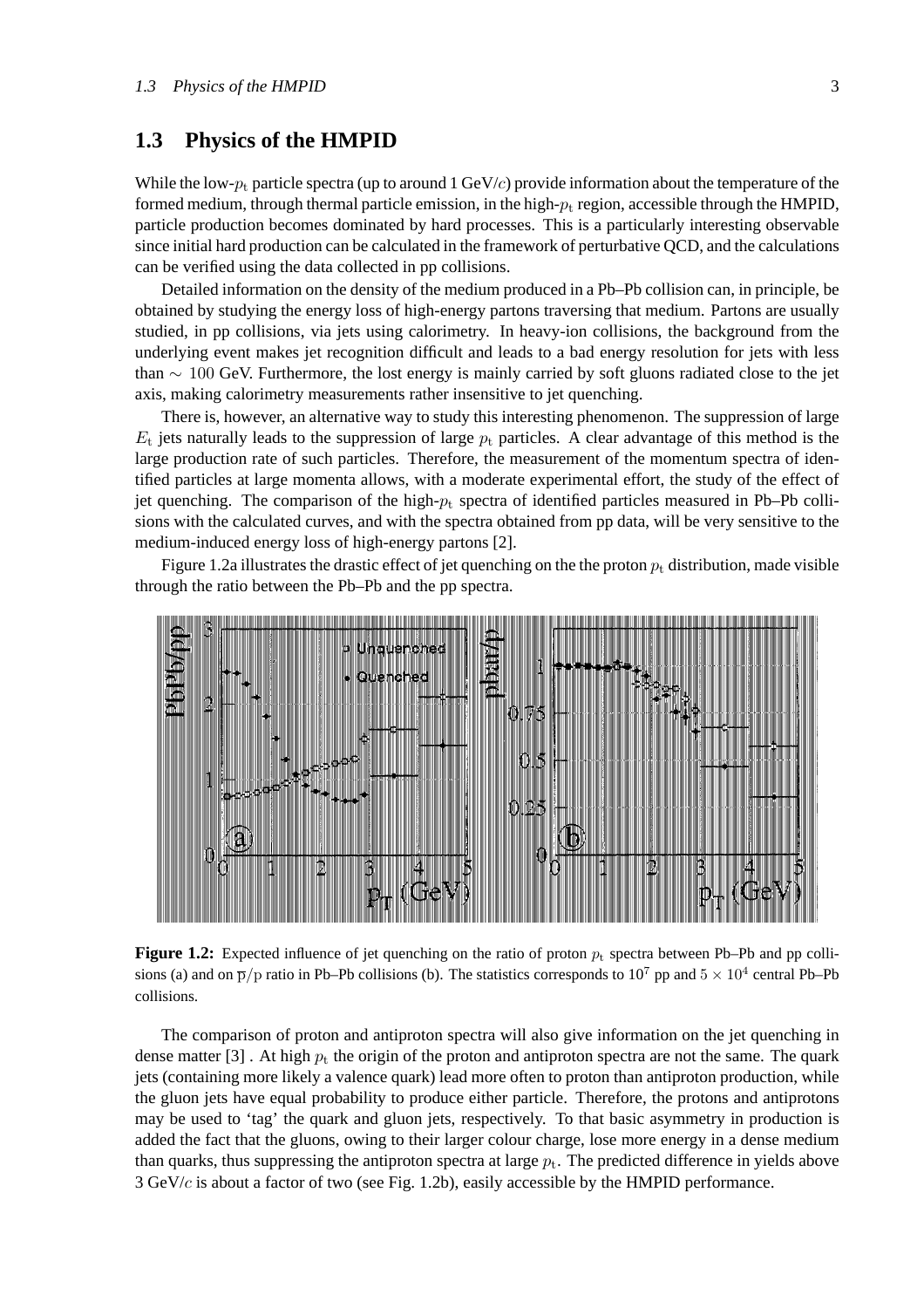The study of particle correlations at high momenta gives information on the evolution of the size of the emitting source as a function of the transverse mass of the different particles. This is of particular importance since the correlations in expanding systems provide information about the dynamical evolution of the system, e.g. proper time of decoupling, duration of particle emission, and presence of collective flows. Furthermore, it is also desirable to cover the possibility for a drastic change in the measured radii at high momenta — indicating a non-equilibrated early stage with a small radius.

# **1.4 A Ring-Imaging Cherenkov (RICH) detector using CsI photocathode**

## **1.4.1 General remarks**

The first choice to be made when designing a RICH detector for particle identification is the type of radiator and geometry to be used. The momentum limit for particle identification determines the choice of the radiator medium.

For the momentum range of interest in ALICE (1 to 5 GeV/*c*), and the particles we want to identify (*π*, K and p), only liquids have an adequate refractive index. The type of liquid is also restricted by the range of the Cherenkov photon detection, in our case limited to the far ultraviolet photons ( $\lambda$  < 200 nm). Only one liquid,  $C_6F_{14}$ , satisfies the requirement of transparency to Cherenkov photons in this range.

As far as the geometry is concerned, there is a choice between two main types of RICH detectors:

- those with focusing properties, where the photons emitted along the track in the radiator medium are subsequently focused, usually by a mirror, onto the photon detection plane, which is at the same time the focal plane of the detector;
- those that do not use focusing devices but, instead, have a particle path through the detector which is small with respect to the distance from the radiator to the photon detection plane as shown in colour Fig. 1.iii.

In our case we are forced for several reasons — particle density, space considerations, photon absorption, etc., to choose the latter solution, called also the 'proximity focusing'.

Another vital choice is the choice of the photon detector. Considering the surface, the price, and the particle densities involved, the only realistic candidate is a solid photocathode consisting of CsI in conjunction with a MWPC. This technique allows for a detector of considerable simplicity and adequate performance in the ALICE environment.

Although in ALICE we are confronted with high charged particle densities hitting the detector (more than 80 particles/m<sup>2</sup> in the highest multiplicity events), the low counting rate ( $\leq 10^4$  Hz) allows a long integration time to be used on the induced charge signal. Therefore, we can operate at a rather low gas gain, particularly well suited for the CsI operation. In colour Fig. 1.iv we show an event recorded with the fully equipped prototype (proto-2) module, that represents two-thirds of the final one.

# **1.4.2 The HMPID layout in ALICE**

The HMPID detector consists of seven modules in a calot-like arrangement at the top of the ALICE set-up as shown in Fig. 1.1. The adopted layout is dictated by physics requirements and by technical constraints. The latter will be explained in detail in Chapter 3 and we shall review here only the aspects connected to the physics. The range of positive identification (i.e. the range where the particles will emit Cherenkov light) starts at different momenta for different particle masses. For instance, the lower limit for kaon identification will be ∼ 1*.*2 GeV/*c* and the lower limit for proton identification will be ∼ 2 GeV/*c*. Both limits allow a good overlap with the capability of the time-of-flight system.

Mainly for reasons of particle density, it was important to locate the detector as far as possible from the interaction point, close to the inner radius of the L3 magnet. In order to ensure the best tracking accuracy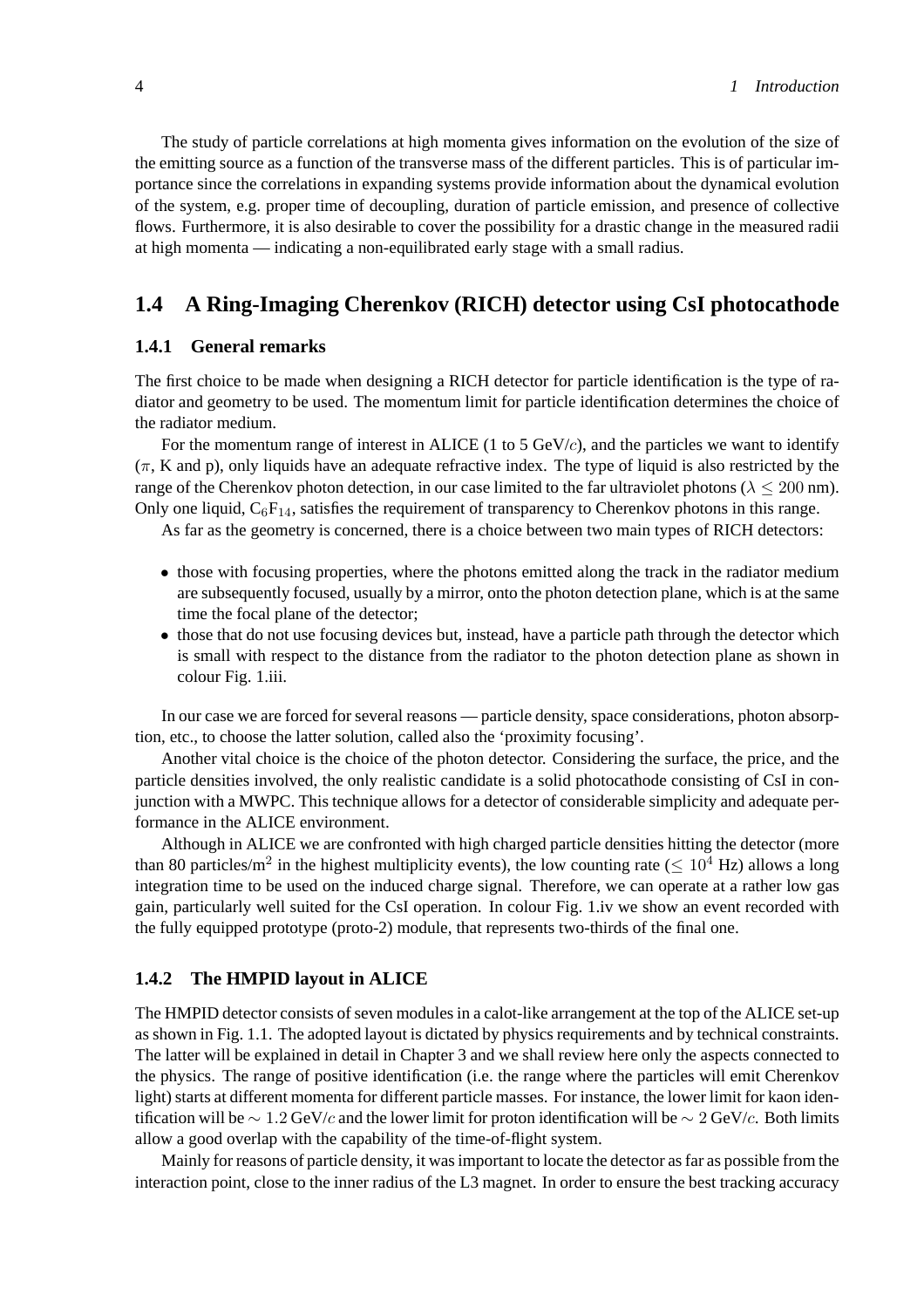(see Chapter 4), no detector or constructive element is planned in between the outer wall of the TPC and the HMPID.

The size of the detector is determined by the following factors:

- the cross section for high-momentum particle production is too small to allow an event-by-event analysis: only inclusive measurements are possible;
- the measurement of correlations between high-momenta particles imposes a minimum detector size both in the beam direction and in the azimuthal angle coverage, to allow the detection of small source sizes, corresponding to rather large momentum differences in the relative momenta of the particles.

# **1.5 Overview of the HMPID design and main results**

### **1.5.1 R&D, prototypes, and test results**

The use of large-area CsI photocathodes as a photo-converter element in a RICH detector, as proposed for the HMPID in 1993, was a novel concept. The preliminary research work was launched in the framework of the CERN RD-26 project and a 1  $m<sup>2</sup>$  prototype (proto-2) has been completed and tested in the framework of the ALICE collaboration. In the following we give an overview of the main results obtained during this period.

#### **1.5.1.1 CsI photocathode**

CsI photocathodes of large areas, up to half a square metre, can be produced with high and reliable Quantum Efficiency (QE) performance by using standard and affordable technologies:

- the substrate, that acts also as the pad-segmented cathode of a wire chamber, can be manufactured using industrial Printed Circuit Board (PCB) techniques applying specific features such as surface polishing and use of nickel layer;
- the CsI evaporation is performed using Joule effect under a vacuum of a few  $10^{-6}$  Torr. A key improvement in QE on such substrates was obtained by post treatment, the effect of which is illustrated in Fig. 2.8 on page 21. It consists of performing the CsI evaporation on a substrate held at  $60^{\circ}$ C, maintaining this temperature under vacuum during eight hours after evaporation.

The CsI photocathode is operated at atmospheric pressure as the cathode of a wire chamber. It was shown that the ratio between the QE value measured at atmospheric pressure and the one in vacuum is a function of the gas species and of the reduced field value at the cathode surface,  $E/p$  (V/cm Torr<sup>-1</sup>). CH<sup>4</sup> was found to achieve the best ratio, close to 0.9, at the field value to be used in the wire chamber (see Fig. 2.6 on page 20).

#### **1.5.1.2 Single-electron detection using CsI pad cathode in a MWPC**

The chamber performs the detection of Cherenkov single photoelectrons and minimum-ionizing particles (MIP). Since a 2-dimensional readout pattern is mandatory, signals induced on pads are measured. The cathode-to-anode gap has been chosen to be 2 mm, a compromise between anode/cathode coupling, MIP primary deposition, and layout arguments. The main concern was to demonstrate a stable operation of the chamber at a gain insuring maximum photoelectron yield and maximum single-electron detection efficiency while mastering the problem of the feedback photons in a chamber with an 'open geometry' configuration. The number of feedback photons  $N_{\text{pf}}$  emitted by primary avalanches is proportional to the size of the avalanche, according to  $N_{\text{pf}} = k \times G$  where k is a constant depending on the gas medium and *G* the chamber gain. The fraction of  $N_{\text{pf}}$  converted by the CsI photocathode leads in cases of large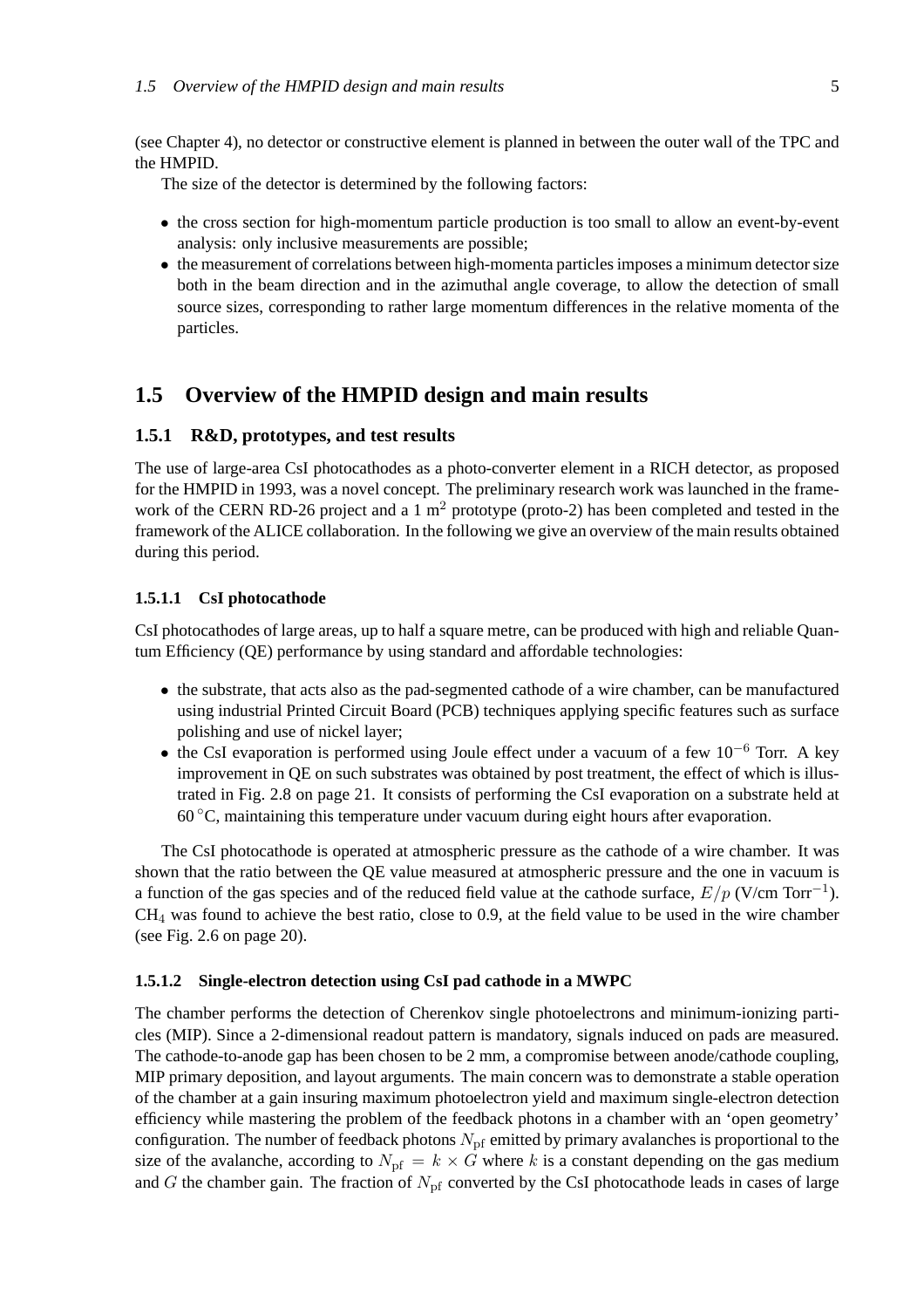avalanches to the smearing of the Cherenkov signal and the creation of an uncorrelated background. Both effects increase the pad occupancy per ring pattern. Also, at high *G* diverging processes may occur when  $N<sub>pf</sub>$  approaches 1, in case of highly ionizing events, possibly damaging the chamber. The pre-requisite to satisfy the previous requirements is to build a charge sensitive front-end electronics (see Chapter 3). Then, the choice of the operating gas is a key feature. Following gas mixtures studies, the present choice is still pure CH4. The main results are presented, as a function of the single-electron mean pulse height in Fig. 2.36a. The lower curve shows that the mean number of Cherenkov photoelectrons reaches a plateau at a value of 16 per ring while the total number of electrons and of pad hits per event increases with the gain, as expected from feedback photon contribution. In Fig. 2.36b, one sees that the relative photon feedback yield shows a minimum at a gain in the plateau. Figure 2.35 on page 48 indicates a single-electron detection efficiency larger than 90% for *A*<sup>0</sup> above 30 ADC channels, providing a significant plateau length with stable operation. The effect of a small admixture of  $iC_4H_{10}$  in CH<sub>4</sub>, as shown in Fig. 2.60 on page 65, results in a reduction by 50% of the feedback photon yield at high gain but a drop of 10–20% of the photoelectron yield.

We have also established that a magnetic field, up to about 1 T, parallel to the photocathode, does not affect the photoelectron yield (see Fig. 2.43 on page 54).

## **1.5.1.3 Results obtained with the 1 m**<sup>2</sup> **prototype (proto-2)**

A full-scale prototype, representing two-thirds of a final HMPID module, was assembled and equipped with four CsI photocathodes  $64 \times 38.4$  cm<sup>2</sup>, two radiator trays,  $133 \times 41.3$  cm<sup>2</sup>, and 15 360 channels of pad front-end (FE) electronics. It was exposed at PS/SPS test beams under single- and multiparticle irradiation up to a track density locally higher than the one expected in ALICE. A large amount of data was recorded under various operating conditions for further pattern recognition studies. The operation of the chamber was very stable up to the maximum gain at which we want the detector to be operated, in an irradiation flux two orders of magnitude larger than the one expected in ALICE. The mean value of the photoelectron yield measured at the plateau for the four proto-2 photocathodes was  $14.9 \pm 1.5$ , using a 10 mm thick  $C_6F_{14}$  radiator. The uniformity of the photoelectron yield was always found satisfactory (see Fig. 2.54 on page 60).

#### **1.5.1.4 Angular resolution of the reconstructed Cherenkov photons**

The intrinsic angular resolution obtained with single-particle events was studied as a function of many parameters: chamber gain, gas species, radiator thickness, incidence angle and ring radius. Only the ring radius affects the single-photon angular resolution, as seen in Fig. 2.63 on page 69. From a radius of 100 mm, this resolution flattens at a value of 7–8 mrad. Surprisingly, all the other parameters are of little influence on this value, as seen in Figs. 2.64 on page 70, 2.65 and 2.66 on page 71. The corresponding ring resolution is of 2 mrad with a 10 mm thick radiator and particles at *β* close to 1.

#### **1.5.1.5 Stability of the CsI photocathodes**

During the R&D period, 32 large photocathodes (PCs) were produced and evaluated using RICH prototypes. As seen in Fig. 2.55 on page 60, a significant step in the QE performance was achieved from the 19th PC onwards, when the new pad substrate technology was adopted. The spread in QE values decreased substantially for the last produced PCs. That might reflect the greater care taken in the protection of the PCs against exposure to air during transfer and mounting on the detector. The stability of the QE as a function of time was checked on several PCs kept under continuous argon flow and evaluated at the beam periodically. A QE drop of about 5% has been observed over a four-year period (see Fig. 2.56 on page 62).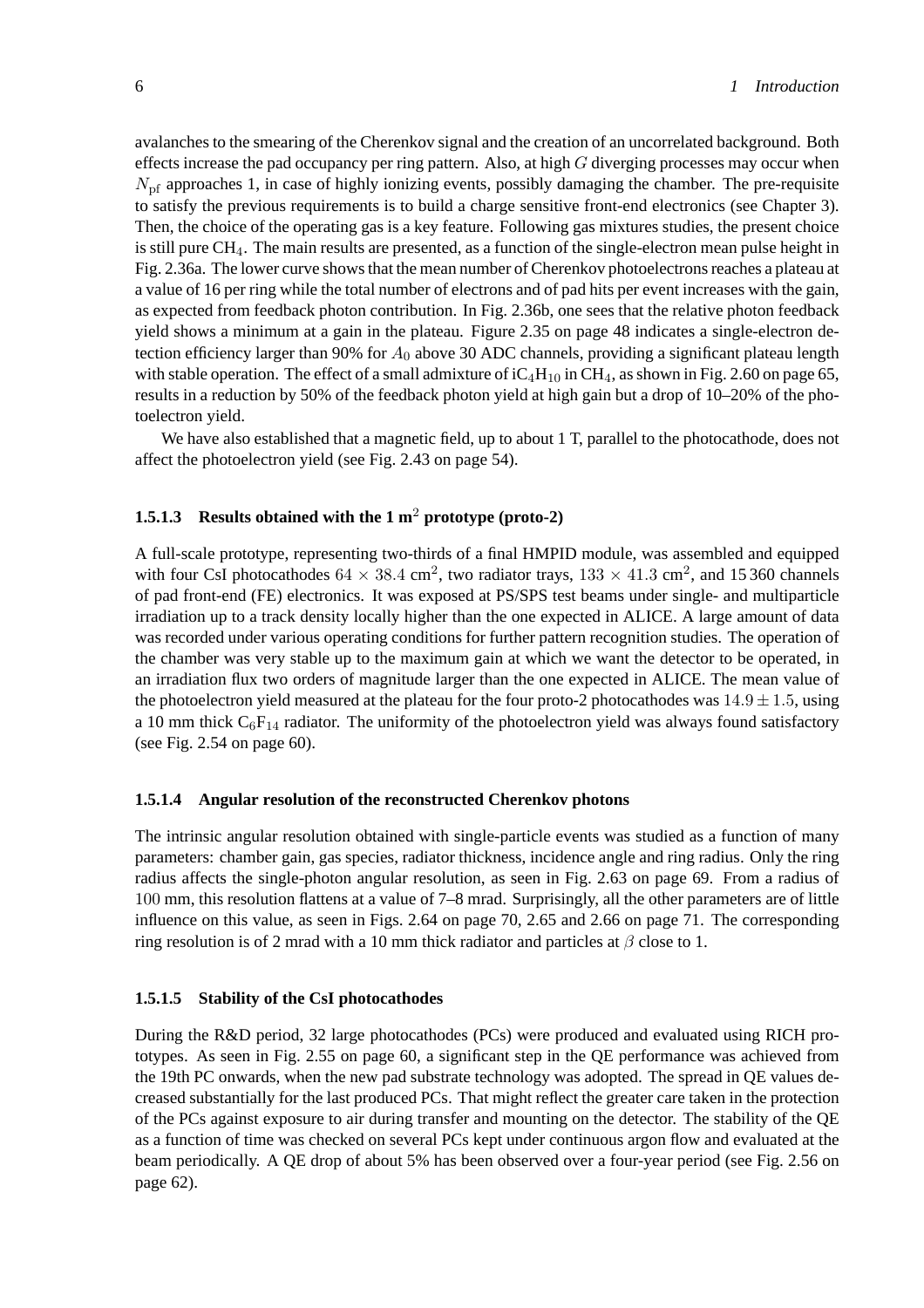## **1.5.2 Detector description**

In the first part of Chapter 3, the design and the prototyping studies of all the elements of a CsI-RICH module are described. The main elements of a CsI-RICH module are sketched in Fig. 1.3.



**Figure 1.3:** Artist's rendering of a HMPID module showing the various detector components, including the Kapton bus lines which carry the signals to the GASSIPLEX amplifiers (not shown).

• The photodetector is a conventional 2 mm gap MWPC with anode wires 20  $\mu$ m in diameter and a pitch of 4 mm. One of the cathodes is a wired electrode (2 mm pitch,  $100 \mu m$  diameter), while the second, where the CsI is deposited, is pad segmented. The pad size is  $8 \times 8$  mm<sup>2</sup>. The module has been designed in such a way that the CsI pad panels are stand-alone elements, easily detachable for CsI processing operations, while ensuring a reproducible and accurate chamber geometry, such as the cathode-to-anode gap of 2 mm within  $\pm 50 \ \mu m$  (see Figs. 3.1 and 3.2 on page 84).

The pad panels, made of light and stiff composite materials, hold on one face the pad PCB with the CsI layer and on the other the front-end electronics (FEE). The connections between the pads and the FEE inputs are made by flexible Kapton foils soldered at the back of the pad plane (see Figs. 3.4 and 3.5 on page 87).

- The CsI photoelectric threshold of 210 nm imposes severe UV-transmission specifications on the liquid radiator,  $C_6F_{14}$ , and on its container. The latter consists of a tray made of a glass-ceramic material with a  $133 \times 41.3$  cm<sup>2</sup> silica window. The constituting materials have comparable dilation coefficients to ensure a perfect sealing of the glued assembly. The tray, designed to hold a hydrostatic pressure equivalent to 120 mbar, has been successfully tested up to 130 mbar.
- A  $C_6F_{14}$  circulation system has been built to purify, circulate, fill, and empty the two prototype radiator trays, remotely and safely. It is based on a gravity flow principle ensuring simple, passive, and safe operation, fully protected against overpressure.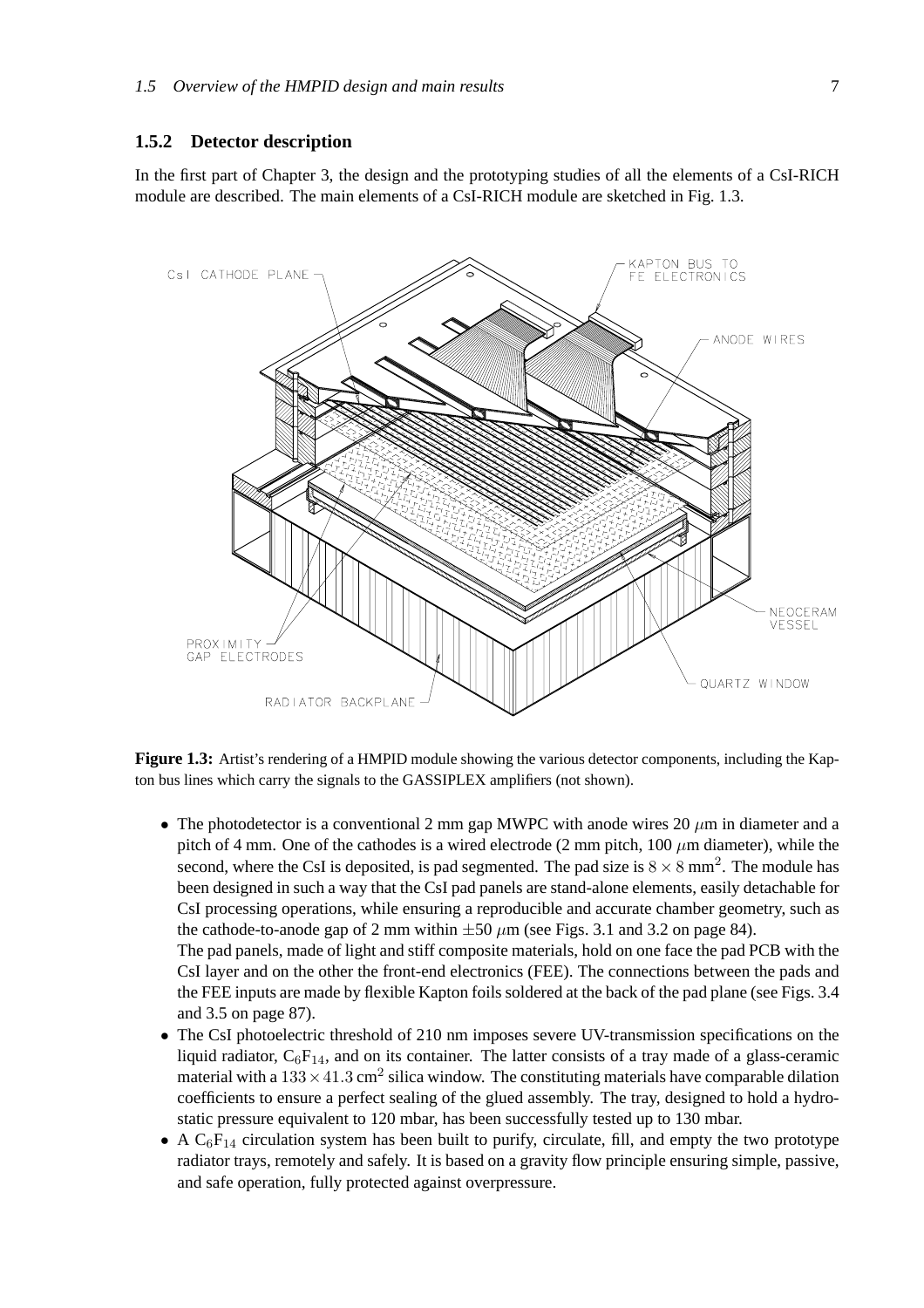- The front-end pad electronics has been designed by benefiting from the low interaction rate, 1– 100 kHz, specific to the ALICE operation. It allows the use of a charge-sensitive preamplifier with a long integrating time, providing high sensitivity, and a multiplexed analog operation, saving digitizing channels. The system is based on the ASIC CMOS front-end chip GASSIPLEX, providing 16 analog multiplexed channels. The noise figure of the charge amplifier is 630 *e* r.m.s. at 0 pF. A filter stage, adapted to the long-tailed input current shape delivered by a wire chamber, ensures a base line restoration in 3 *µ*s at 0.5% of the peak amplitude. A shaper stage sets the peaking time to 700 ns. The chip is operated in Track and Hold mode storing the charges into capacitors by means of an external trigger signal sent at the peak amplitude.
- A system has been built to evaporate the CsI by Joule effect on panels of  $70 \times 50$  cm<sup>2</sup> and to perform the post-treatment by heating at 60 ◦C, under a vacuum of a few 10−<sup>6</sup> Torr. The system allows the CsI photocathodes to be taken out without contact with air.

The QE across the surface of the photocathodes can be evaluated in situ by means of a device, located in a vessel appended to the evaporation chamber, that measures the direct photocurrent emitted by local irradiation with monochromatic UV beam.

In the second part of Chapter 3, the system aspect of the HMPID is described, detailing the assembly and test procedures of the seven modules as well as the final schematics of the electronics and of the gas and liquid supplies.

## **1.5.3 Detector performance**

We have studied the HMPID performance in the ALICE environment, under the highest particle densities currently predicted.

A complete simulation of the radiation environment of ALICE has been undertaken using the GEANT and FLUKA simulation programs, as well as the response of the RICH detectors assuming the design established in this document. The simulation shows that we shall be confronted with an important flux of charged particles, only about 30% of which is due to primary particles. The remaining part of the flux is due to secondary particles of different origins (see Table 4.2 on page 157). The neutron flux in the detector, although large, creates relatively few interactions. However, they result in an important energy deposition. Taking into account the response of the detector to charged particles and to the Cherenkov photons created in the radiator liquid and in its quartz window, the occupancy has been calculated to be about  $(10 \pm 2)\%$ .

We have developed a pattern recognition technique, based on a modified Hough transform method, which has been applied to samples of 'synthetic' data, created from the superposition of single events taken at the SPS, with 350 GeV/*c* pions at perpendicular incidence. Randomly overlapping between 10 and 50 particles/m<sup>2</sup>, the corresponding occupancy varied from 2% to 12%. The highest value corresponds to the occupancy anticipated for the highest multiplicity ALICE events, according to the simulation.

The applied pattern recognition method was robust enough to identify the Cherenkov ring patterns and to determine the mean photon angle with satisfactory resolution. The best resolution was achieved for the smaller rings — an important indication for the final chamber design. The quality of the pattern recognition can be appreciated in Fig.1.4, for the largest occupancy expected in ALICE. The Gaussian fit gives a resolution of 6.2 mrad. Translated into identification range for *π*/K, it corresponds to an upper limit of 2.5 GeV/*c*. In the case of lower occupancies, either for more peripheral Pb–Pb collisions or for lighter nuclei (e.g. Ca–Ca), the identification limit is beyond 3 GeV/*c*.

We have also studied the matching of tracks recorded in the ITS and in the TPC (and extrapolated to the HMPID) with charged-particle impacts in the MWPC cathode. A matching efficiency of about 96% in the environment of 100 particles/ $m<sup>2</sup>$  has been achieved in the simulation.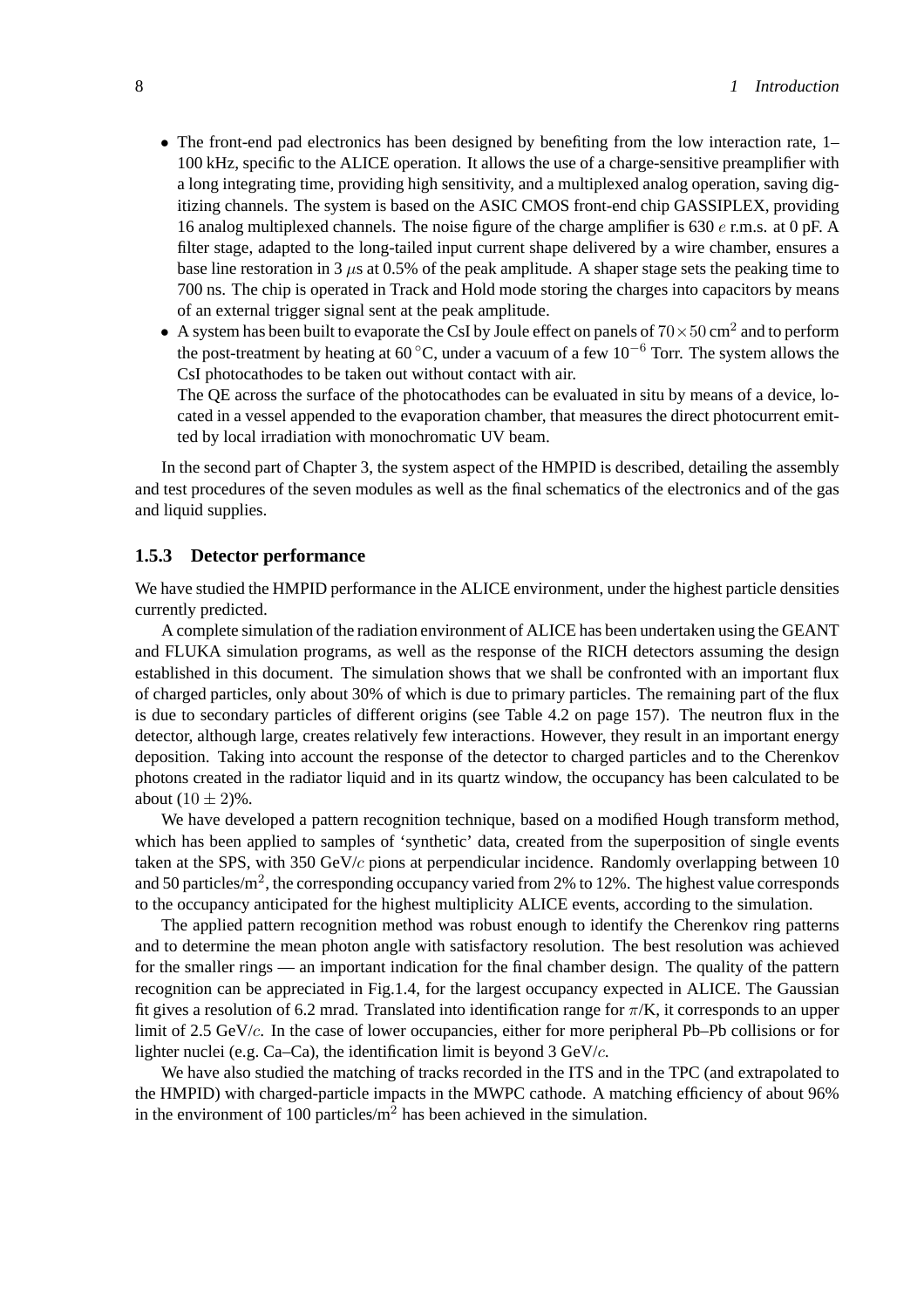

**Figure 1.4:** Cherenkov angle distribution at 50 particles/m<sup>2</sup>, for the sample (4) described in Table 4.5 on page 160.

The current detector design and the performance demonstrated with a large prototype met essentially all the requirements set in the Technical Proposal [1] for the HMPID. Nevertheless, we intend to use the time available before the start of construction (in 2000) to further optimize and improve the HMPID system.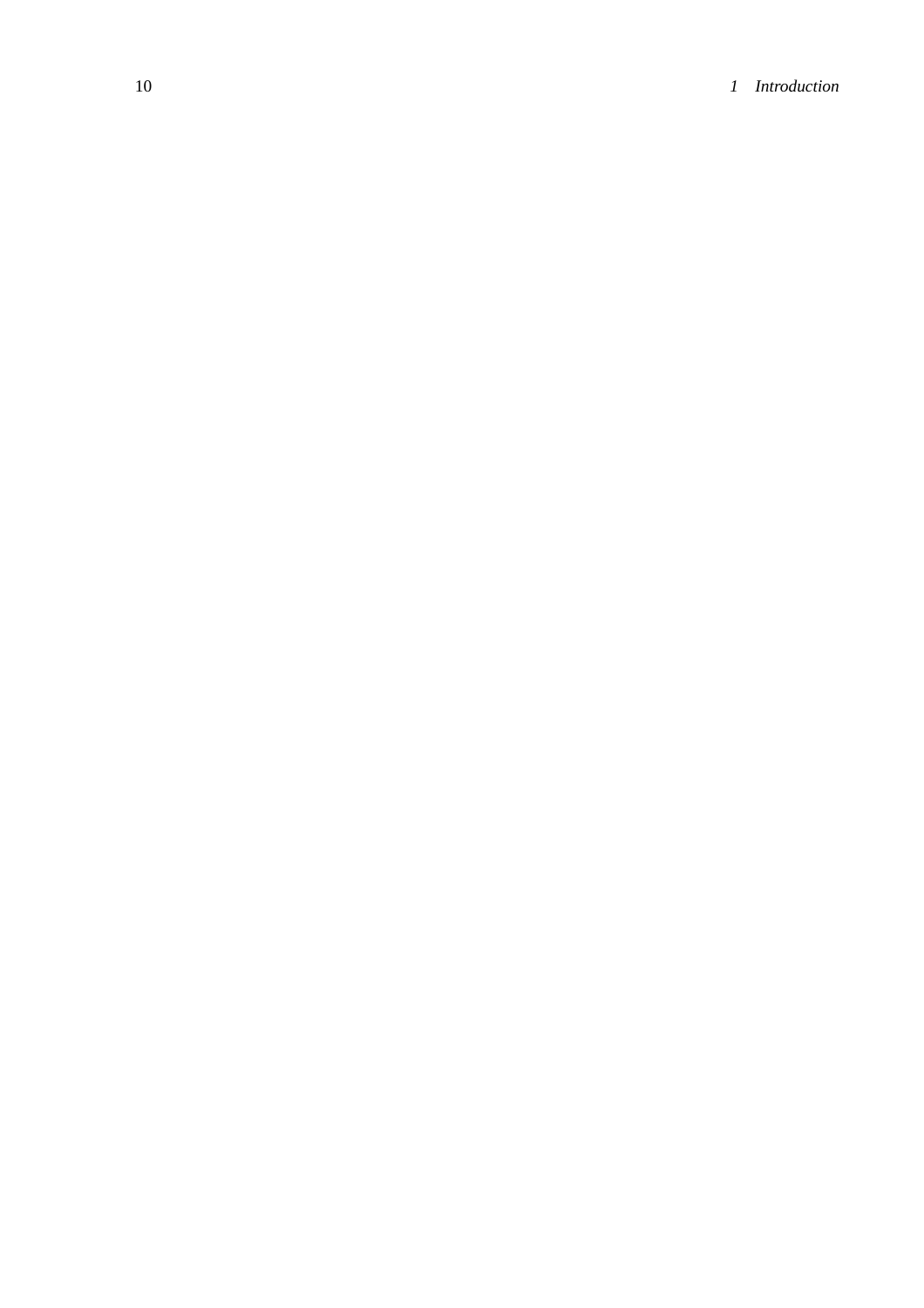figure 1.i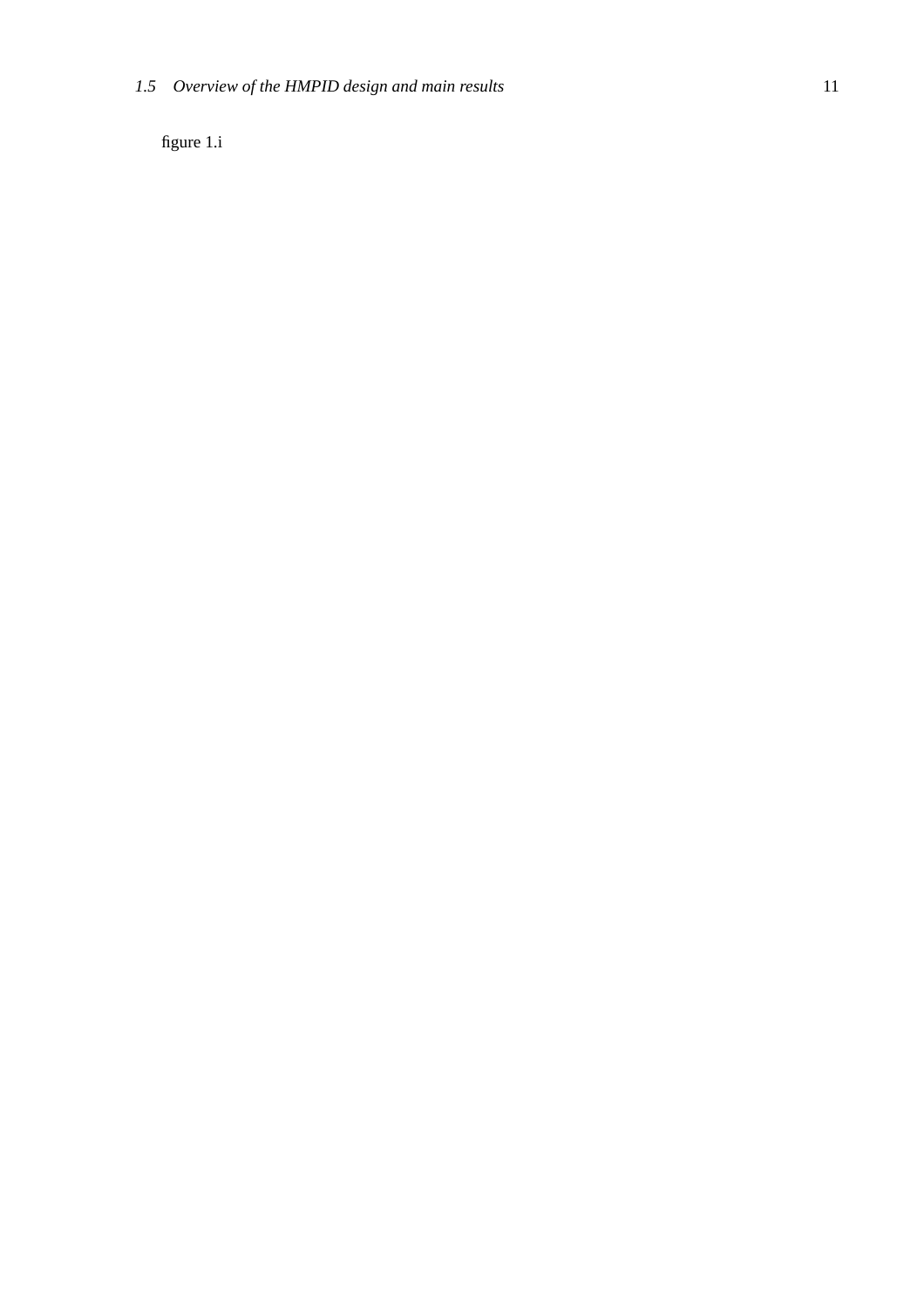figure 1.ii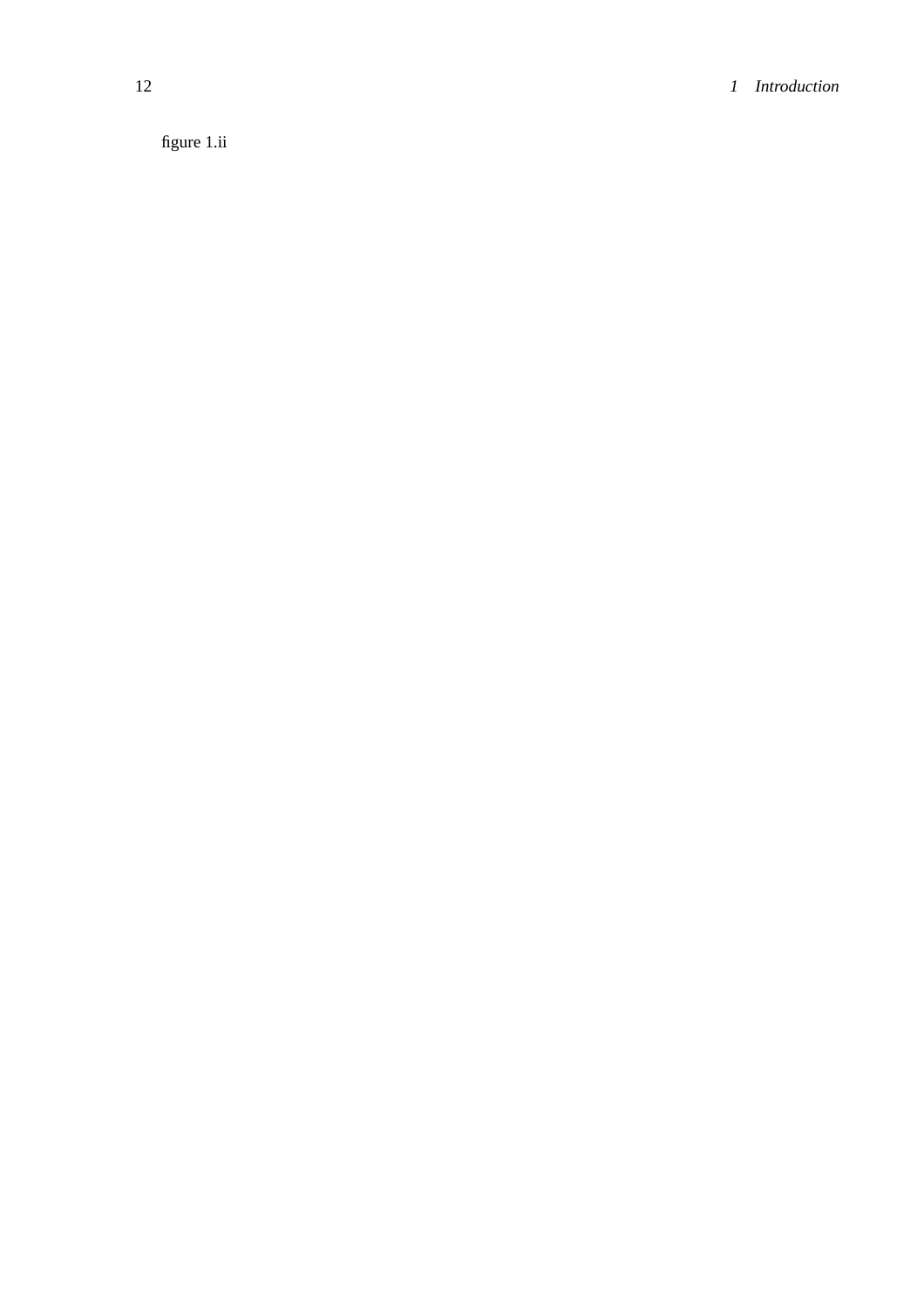figure 1.iii